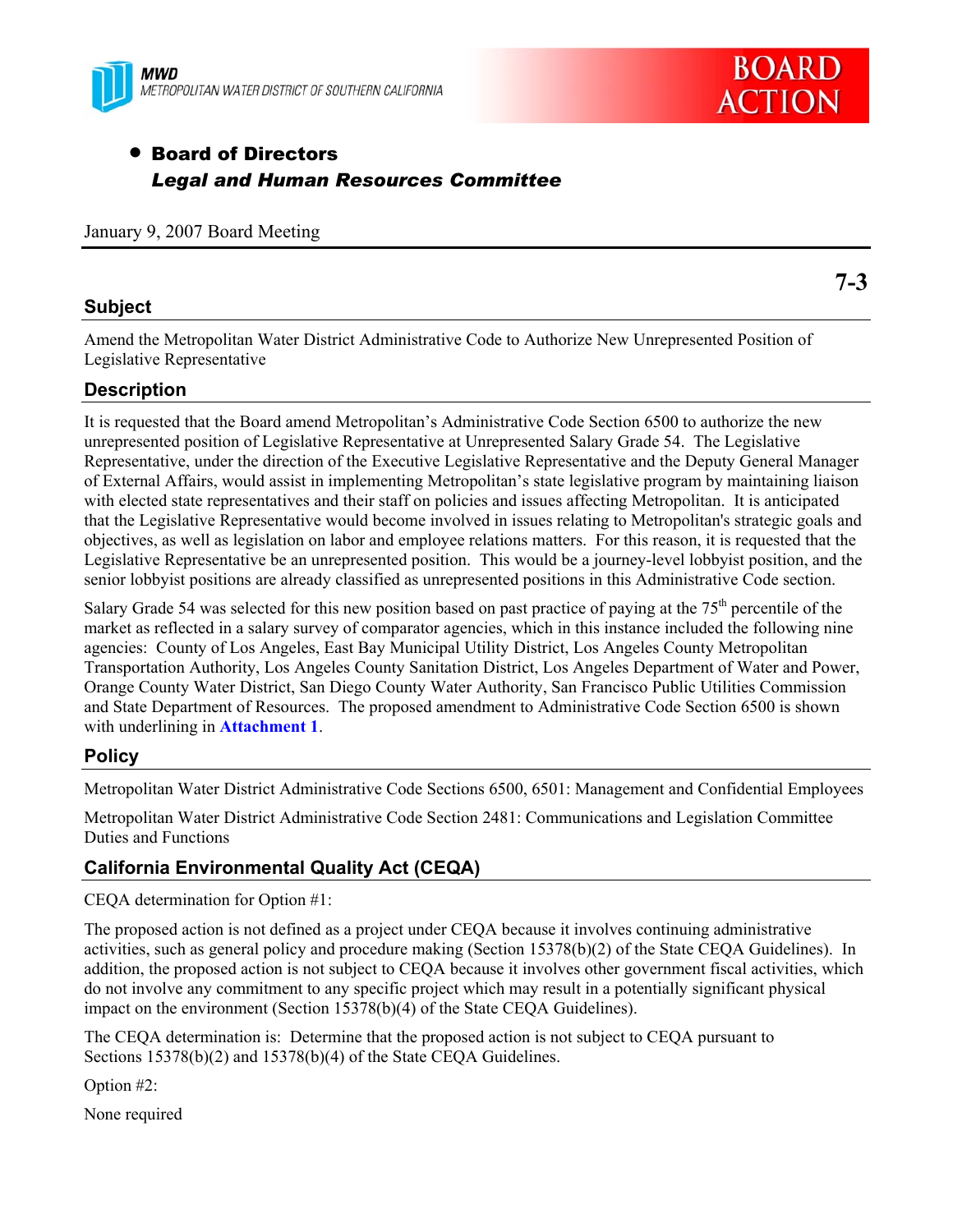## **Board Options**

#### **Option #1**

Adopt the CEQA determination and approve the amendment to Administrative Code Section 6500 as set forth in **Attachment 1**.

**Fiscal Impact**: Cost savings. The Legislative Representative position was created after unsuccessful recruitment for a Principal Legislative Representative. Salary for the new position at Unrepresented Salary Grade 54 is less than for the Principal Legislative Representative position at Unrepresented Salary Grade 68. **Business Analysis:** The position would perform necessary legislative advocacy work, as directed.

#### **Option #2**

Do not approve the proposed amendment.

**Fiscal Impact:** Work performed at a higher pay grade **Business Analysis:** Necessary advocacy work would be performed at a higher pay grade.

## **Staff Recommendation**

Option #1

12/19/2006 *Sydney Bennion Interim General Counsel Date*  12/19/2006 *Jeffrey Kightlinger General Mahager Date* 

### **Attachment 1 – Amendment to the Metropolitan Water District Administrative Code Section 6500**

BLA #5124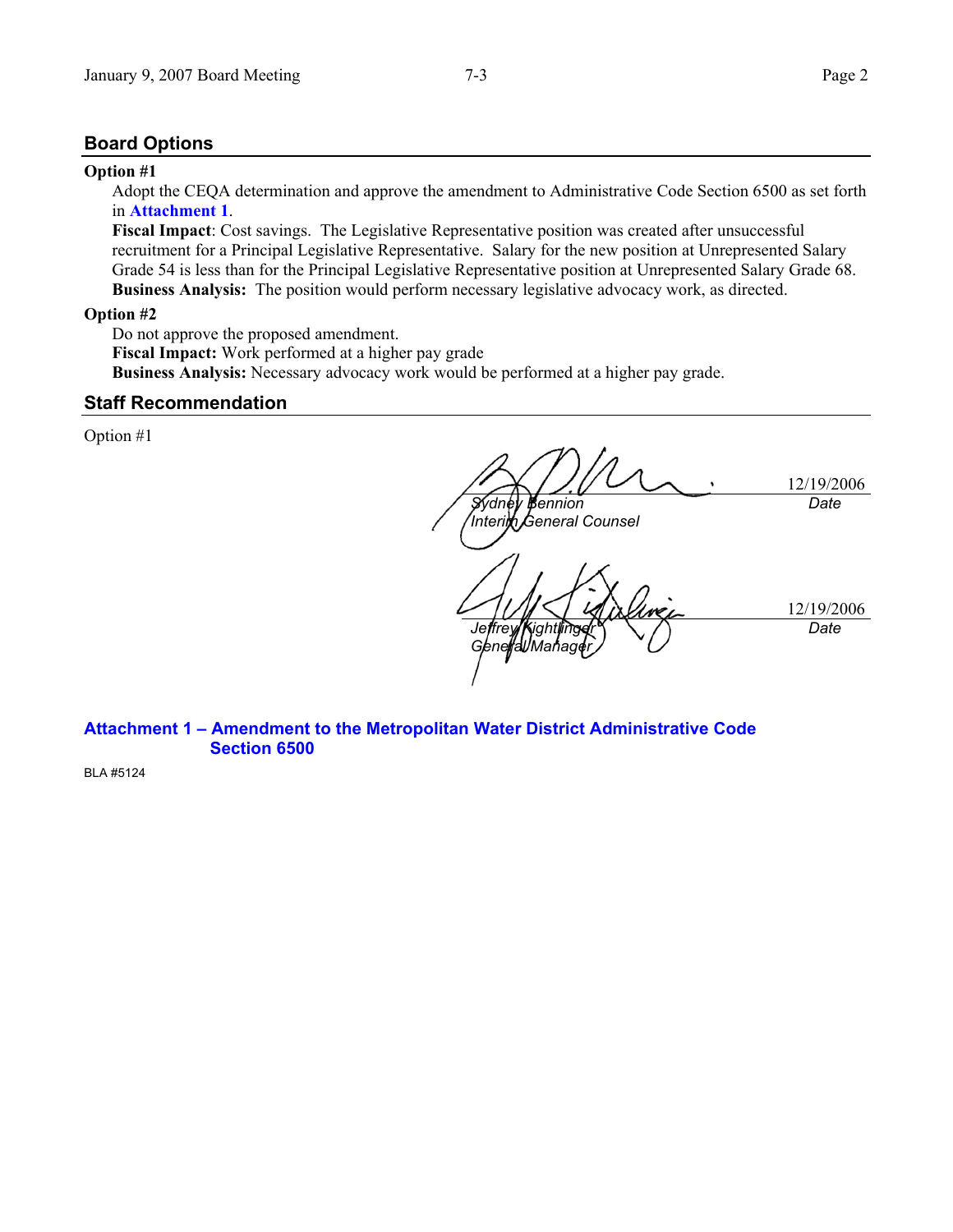### **Division VI**

#### **PERSONNEL MATTERS**

| Chapter |                                                         | Sec.  |
|---------|---------------------------------------------------------|-------|
|         | <b>Employee Relations</b>                               | 6100  |
|         | <b>Personnel Regulations</b>                            | 6200  |
|         | <b>General Employee Matters</b>                         | 6300  |
| 4       | <b>Officers</b>                                         | 6400  |
|         | Management and Confidential Employees - General         | 6500  |
| [6]     | Repealed                                                | 6600] |
|         | <b>Employee Deferred Compensation and Savings Plans</b> | 6700  |

### **Chapter 5**

#### **MANAGEMENT AND CONFIDENTIAL EMPLOYEES - GENERAL**

| Article      |                 | Sec. |
|--------------|-----------------|------|
|              | <b>Salaries</b> | 6500 |
| C            | <b>Benefits</b> | 6520 |
| $\mathbf{R}$ | Grievances      | 6540 |
| 4            | Miscellaneous   | 6560 |

#### **Article 1**

#### **SALARIES**

Sec.

- 6500. Hourly Pay Rate Schedule
- 6501. Provisions Related to Unrepresented Positions
- [6502 repealed]
- [6503 repealed]
- [6504 repealed]
- [6505 repealed]
- [6506 repealed]

### **§ 6500. Hourly Pay Rate Schedule.**

 (a) The hourly pay rate (as that term is defined in subdivision (i) of Section 6200) schedule of positions occupied by unclassified service employees not in an appropriate unit recognized pursuant to Section 6108 shall be as follows:

| Grade<br>54 | Range<br>\$30.75-\$41.33<br>$(\$63,960-\$85,966)$ | Title<br>Staff Assistant to the General Manager<br><b>Legislative Representative</b> |
|-------------|---------------------------------------------------|--------------------------------------------------------------------------------------|
| -64         | \$40.22-\$54.03<br>\$83,656-\$112,382             | <b>Board Executive Secretary</b>                                                     |
| 68          | \$44.81-\$60.22<br>$(\$93,205-S125,258)$          | Principal Legislative Representative                                                 |